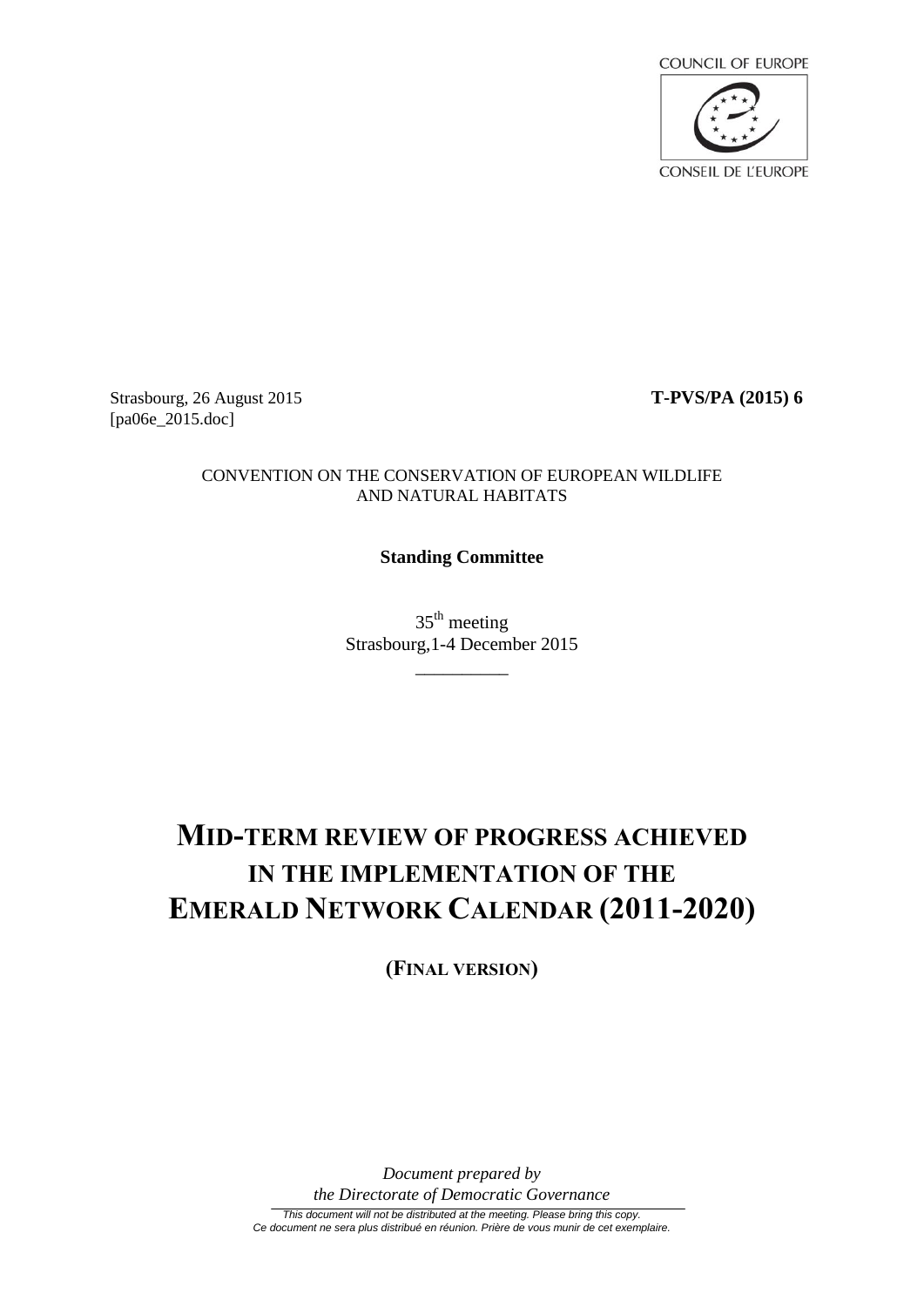## **CONTENTS**

<span id="page-1-0"></span>

| 1. |                                                                                       |  |  |  |  |  |
|----|---------------------------------------------------------------------------------------|--|--|--|--|--|
|    | 1.1.                                                                                  |  |  |  |  |  |
|    | 1.2.                                                                                  |  |  |  |  |  |
|    | 1.3.                                                                                  |  |  |  |  |  |
| 2. |                                                                                       |  |  |  |  |  |
| 3. |                                                                                       |  |  |  |  |  |
| 4. |                                                                                       |  |  |  |  |  |
| 5. | Progress in the implementation of the Emerald Network in Eastern Europe and the South |  |  |  |  |  |
| 6. | Progress in the implementation of the Emerald Network in Iceland, Norway and          |  |  |  |  |  |
| 7. |                                                                                       |  |  |  |  |  |
| 8. |                                                                                       |  |  |  |  |  |
| 9. |                                                                                       |  |  |  |  |  |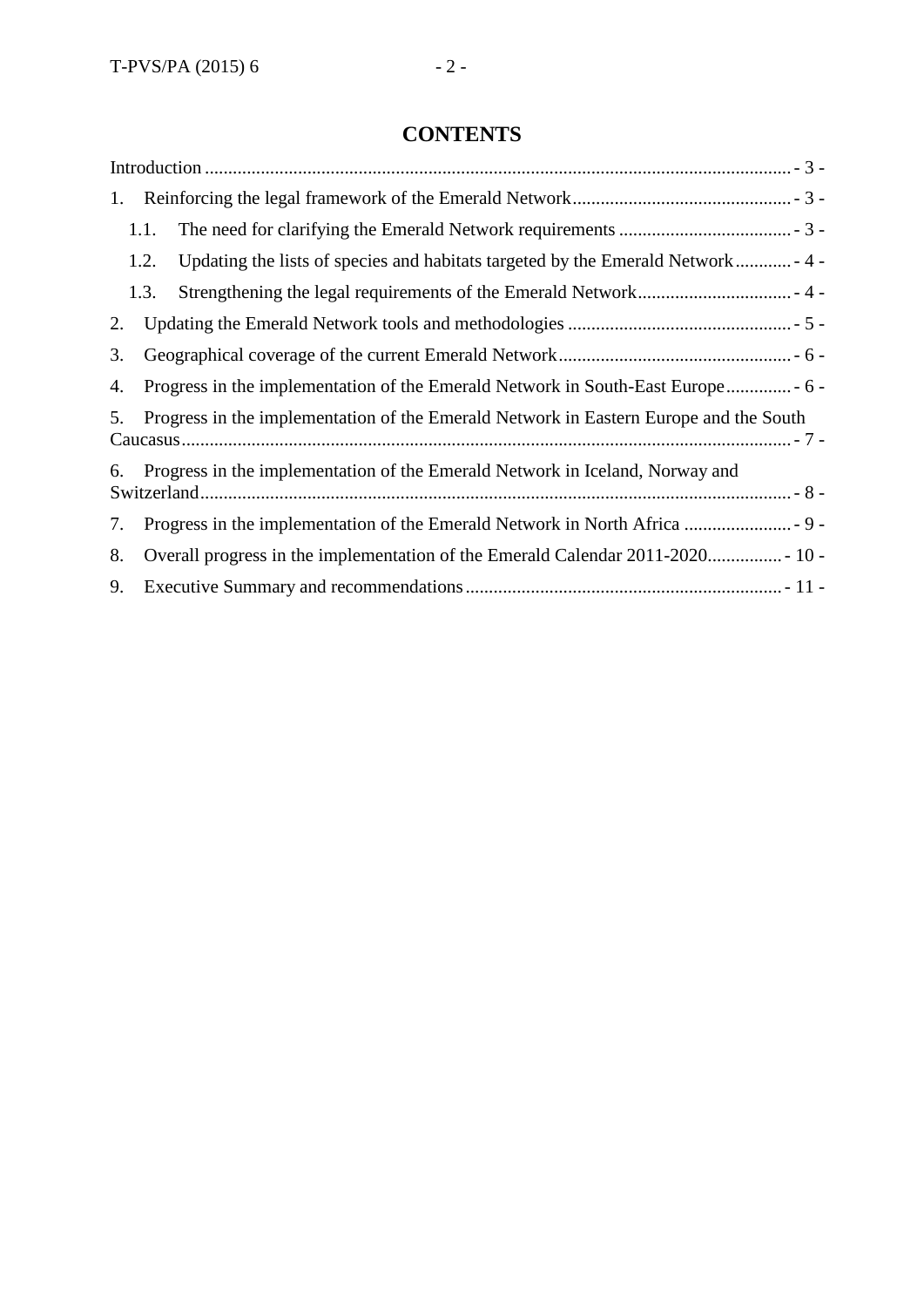#### **INTRODUCTION**

In 1996, Contracting Parties to the Bern Convention committed to the long-term process of establishing the Emerald Network, an ecological network made up of areas of particular importance for the conservation of European species and habitats. Its implementation was launched by the Council of Europe as one of the main tools for the Parties to comply with the obligations set under Article 4 of the Convention. The Network is however also open to Observer states to the Convention.

On 9 December 2010 the Standing Committee to the Bern Convention adopted an ambitious [Calendar for the implementation of its Emerald Network of Areas of Special Conservation Interest](https://wcd.coe.int/ViewDoc.jsp?Ref=T-PVS/PA(2010)08&Language=lanEnglish&Ver=rev&Site=DG4-Nature&BackColorInternet=DBDCF2&BackColorIntranet=FDC864&BackColorLogged=FDC864)  [\(ASCIs\).](https://wcd.coe.int/ViewDoc.jsp?Ref=T-PVS/PA(2010)08&Language=lanEnglish&Ver=rev&Site=DG4-Nature&BackColorInternet=DBDCF2&BackColorIntranet=FDC864&BackColorLogged=FDC864) The Calendar covers a ten-year period (2011-2020) and aims at a full operational launch of the Network by 2020. It sets milestones and objectives for each Contracting Party and Observer State to the Bern Convention concerned by the setting-up of the Network. The Calendar further sets indicators for the strategic development of the Emerald Network, in particular its practical tools and legal framework.

The Emerald Network Calendar was adopted a month after the 10<sup>th</sup> meeting of the Conference of the Parties to the UN Convention on Biological Diversity (CBD) in Nagoya (Japan). In October 2010, world nations committed to a revised and updated Strategic Plan for Biodiversity, including the socalled Aichi Biodiversity Targets for the period 2011-2020. This Plan provides an overarching framework on biodiversity, which Parties to the CBD and other partners engaged in biodiversity management and policy development<sup>1</sup> should implement. The Emerald Calendar 2011-2020 is thus aimed at contributing to the achievement of some of the most important world biodiversity targets agreed in Nagoya, in particular the Aichi Target 11 on protected areas<sup>2</sup>.

The present report reviews progress achieved by Contracting Parties and Observer States to the Bern Convention after the first five years of implementation of the Emerald Network Calendar 2011- 2020. It equally includes an assessment of progress achieved on the strategic development of the Emerald Network, implemented by the Secretariat of the Convention under the supervision of the Group of Experts on Protected Areas and Ecological Networks.

This analysis represents a first mid-term review of accomplishments and is aimed at informing on the state of play of the Network implementation. An executive summary of the main findings of the report is included in the last chapter. It is aimed at both biodiversity policy officers and higher level officials at the competent Ministries at national level. It proposes some recommendations to Contracting Parties and Observer States for stepping-up efforts at national level for reaching their commitments towards the Bern Convention and its Emerald Network.

#### <span id="page-2-0"></span>**1. REINFORCING THE LEGAL FRAMEWORK OF THE EMERALD NETWORK**

#### <span id="page-2-1"></span>**1.1. The need for clarifying the Emerald Network requirements**

The legal framework of the Emerald Network was developed in the mid '90. In 1998, the first rules of the Emerald Network of Areas of Special Conservation Interest (ASCIs)<sup>3</sup> are adopted. One should also mention the adoption of the lists of habitats and species of European importance to be protected through a network of sites, respectively [Resolution No. 4 \(1996\)](https://wcd.coe.int/ViewDoc.jsp?id=1475213&Site=&BackColorInternet=B9BDEE&BackColorIntranet=FFCD4F&BackColorLogged=FFC679) and [Resolution No. 6](https://wcd.coe.int/ViewDoc.jsp?id=1475233&Site=&BackColorInternet=B9BDEE&BackColorIntranet=FFCD4F&BackColorLogged=FFC679)  [\(1998\)](https://wcd.coe.int/ViewDoc.jsp?id=1475233&Site=&BackColorInternet=B9BDEE&BackColorIntranet=FFCD4F&BackColorLogged=FFC679) of the Standing Committee to the Bern Convention.

 $\overline{a}$ 

<sup>&</sup>lt;sup>1</sup> See:<http://www.cbd.int/sp/>

 $2$  By 2020, at least 17 per cent of terrestrial and inland water areas and 10 per cent of coastal and marine areas, especially areas of particular importance for biodiversity and ecosystem services, are conserved through effectively and equitably managed, ecologically representative and well-connected systems of protected areas and other effective area-based conservation measures, and integrated into the wider landscape and seascape.

<sup>3</sup> Resolution No. 5 (1998) concerning the rules for the Network of Areas of Special Conservation Interest (Emerald Network), adopted by the Standing Committee on 4 December 1998.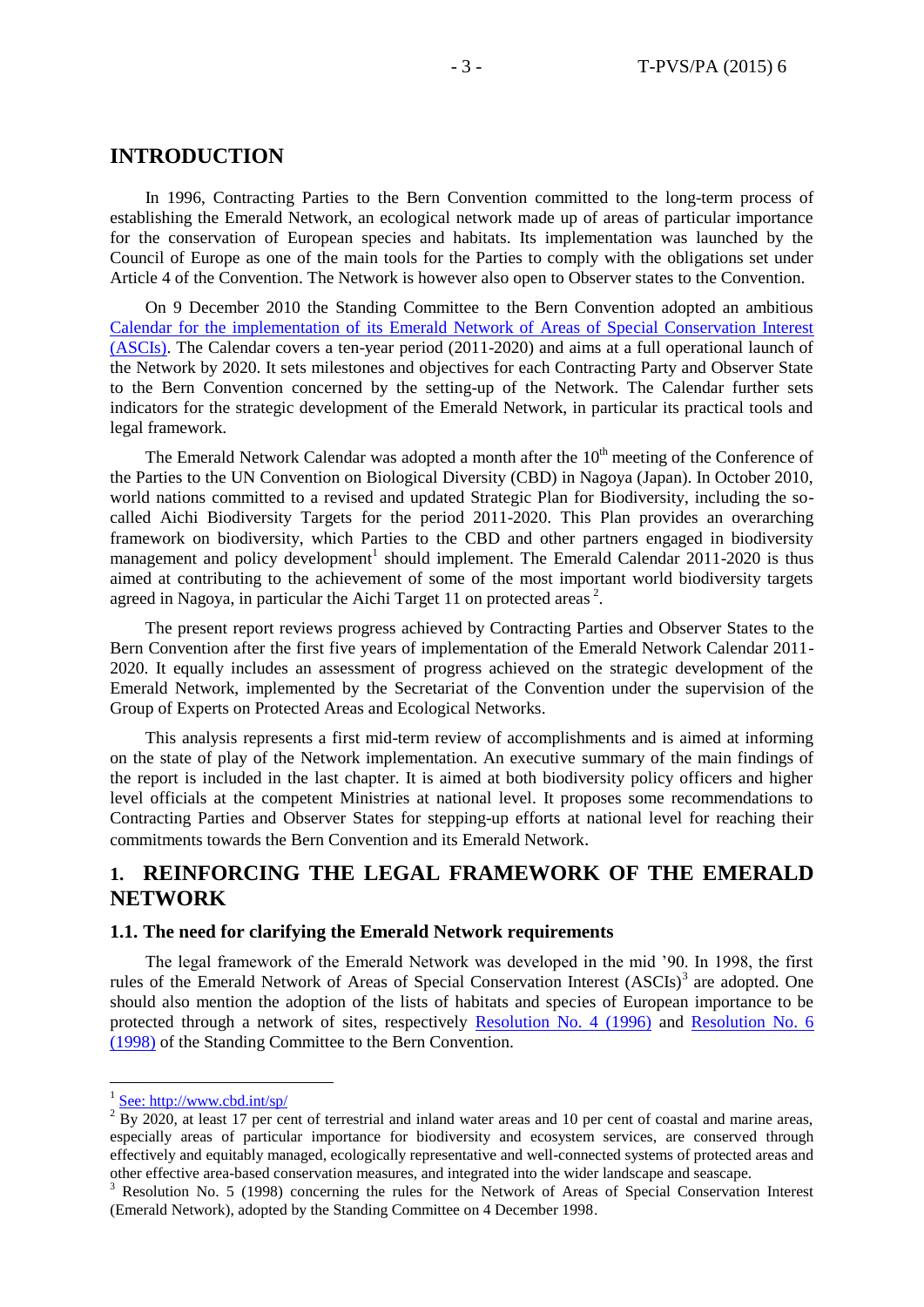During the '90 and early years 2000 a number of Contracting Parties have developed their own network of protected areas, further to the adoption and transposition at national level of the EU Habitats Directive in 1992 (and the Birds Directive in 1979). The EU Habitats Directive was adopted in response to the legal obligations of the European Union towards the Bern Convention, to which the Union is a Contracting Party. As a binding legal text, this Directive created stronger legal requirements for EU Member States, subject to sanctions if not timely transposed into national legislation and implemented.

Other Contracting Parties, not members of the EU, started implementing the Emerald Network on their territories with the support of the Secretariat of the Bern Convention. This implementation took the form of an ambitious programme of pilot Emerald Network projects in the late '90 and early 2000.

After more than a decade of practical implementation at national level it became clear that there is a need to further clarify the legal requirements the Network creates for Parties. More importantly, when adopting the Emerald Network Calendar in 2010, the Standing Committee to the Convention stressed the importance of ensuring the implementation of a coherent and fully compatible Network of high biodiversity areas throughout the European continent.

#### <span id="page-3-0"></span>**1.2. Updating the lists of species and habitats targeted by the Emerald Network**

In response to this requirement and to the strategic development issues included in the Emerald Calendar, the Secretariat to the Bern Convention worked in cooperation with its main technical and scientific partners, the European Topic Centre on Biological Diversity and the European Environment Agency. The main objective was ensuring a complete coordination of approaches and mechanisms between the Emerald and the Natura 2000 Networks.

Since 2011, the Secretariat undertook a vast harmonisation exercise, aiming to harmonise the lists of species and habitats of the Birds and Habitats Directives in the EU and those of the Emerald Network in Resolutions No. 4 (1996) and No. 6 (1998) of the Bern Convention.

In 2012, this exercise resulted in the revision of the list of species annexed to Resolution No. 6 (1998), which was enlarged to include new species only present in the Directives at that time. The differences could be explained by the additions made to the lists of the EU Habitats and Birds directives resulting from the consecutive EU enlargements. These enlargements were subsequent to the adoption of the Bern Convention Resolutions.

In 2014, after a three-year long debate and in depth analysis, the list of habitats requiring special conservation of Resolution No. 4 (1996) was equally updated. The revised list is now using the EUNIS habitats classification developed and supported by the European Environment Agency and includes all habitat types present in the Habitats Directive but previously missing from the Resolution. Again this difference can be explained by the additions to the Directives further to the consecutive EU enlargements. One should however point that three new habitat types, proposed by Ukraine and Switzerland, were also added to Resolution No. 4 (1996). Thus the list of targeted habitats protected under the Emerald Network is now larger than the one of the EU Habitats Directive.

#### <span id="page-3-1"></span>**1.3. Strengthening the legal requirements of the Emerald Network**

In 2010, after nearly 10 years of discussions, the Standing Committee to the Convention adopted the [Criteria for the biogeographical assessment of the national lists of proposed Emerald sites.](https://wcd.coe.int/ViewDoc.jsp?id=2119661&Site=&BackColorInternet=B9BDEE&BackColorIntranet=FFCD4F&BackColorLogged=FFC679) Before being officially adopted as Emerald sites, all sites proposed to join the Network should be thoroughly assessed at biogeographical level, according to scientifically robust criteria elaborated together with the European Environment Agency and is European Topic Centre on Biological Diversity, in view of checking their sufficiency to achieve the ultimate objective of the Network. This objective is the long term survival of the species and habitats listed under Resolutions No. 4 (1996) and No. 6 (1998) adopted by the Standing Committee and requiring specific protection measures.

In light of the Emerald/Natura 2000 harmonisation process, a certain number of additional criteria concerning the evaluation of the proposed Emerald sites for naturally occurring bird species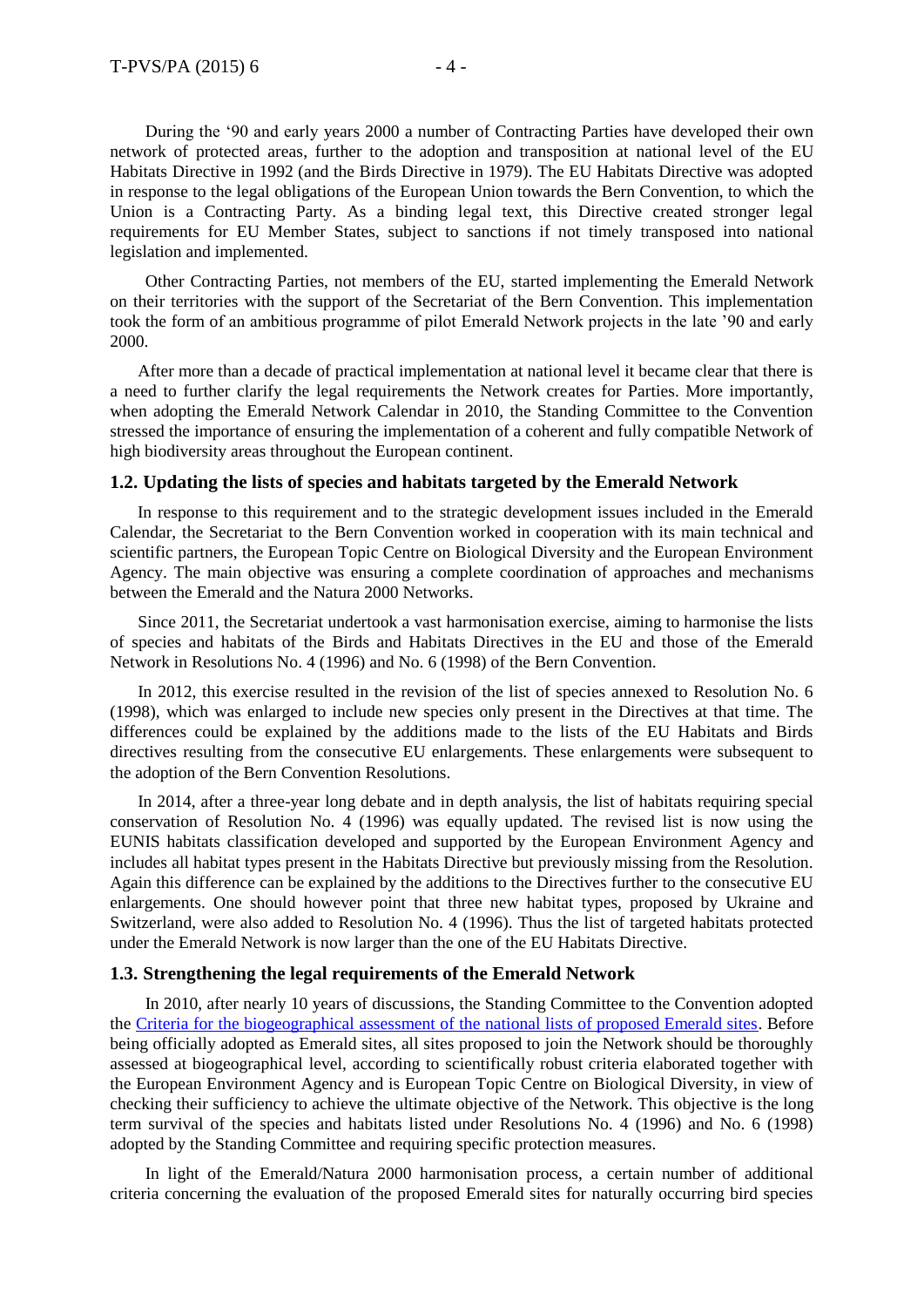and for regularly occurring migratory birds were adopted in 2013. These have completed the Evaluation Criteria adopted back in 2010. These additional criteria will in particular help protect many rare and threatened bird species from Central and Eastern Europe. The adoption of this text is an important milestone as it paved the way for the initiation of the new phase of evaluation of the Network, after several years of practical work on the identification of Areas of Special Conservation Interest at national level.

The Criteria for the biogeographical assessment of proposed Emerald sites further established the status of **candidate Emerald site**. All sites proposed for joining the Network can receive this status, even before their biogeographical evaluation actually starts. I order to clarify this status, in 2011 the Standing Committee to the Bern Convention adopted [Recommendation No. 157 \(2011\) on](https://wcd.coe.int/ViewDoc.jsp?Ref=T-PVS/PA(2011)12&Language=lanEnglish&Ver=original&Site=DG4-Nature&BackColorInternet=DBDCF2&BackColorIntranet=FDC864&BackColorLogged=FDC864)  [the status of candidate Emerald sites and guidance on the criteria for their nomination.](https://wcd.coe.int/ViewDoc.jsp?Ref=T-PVS/PA(2011)12&Language=lanEnglish&Ver=original&Site=DG4-Nature&BackColorInternet=DBDCF2&BackColorIntranet=FDC864&BackColorLogged=FDC864) The Recommendation calls on Contracting Parties to take the necessary measures for the conservation of the ecological characteristics of the candidate Emerald sites, even before they are officially adopted as Emerald sites by the Standing Committee to the Convention.

In 2012, the Standing Committee adopted Resolution No. 8 (2012) on the national designation of [adopted Emerald sites and on the implementation of management measures, monitoring and reporting.](https://wcd.coe.int/ViewDoc.jsp?id=2010781&Site=&BackColorInternet=B9BDEE&BackColorIntranet=FFCD4F&BackColorLogged=FFC679) According to this Resolution, Parties should designate, through legislative or other measures, the sites on their territories which have been officially adopted as Emerald sites by the Standing Committee to the Bern Convention. This designation should ensure areas benefit from a suitable protection from external threats and an appropriate management guaranteeing the long term survival of the species and habitats for which the site was adopted. Management plans are one of the most suitable means for achieving these objectives, but any other administrative or contractual measure can be envisaged. As a consequence, management guidelines for Emerald sites are currently being developed in cooperation with the concerned Contracting Parties. Issues such as climate change adaptation and mitigation and prevention and management of invasive alien species are taken into account in this work.

Resolution No. 8 (2012) further foresees Contracting Parties have to report on progress achieved in the implementation of the Emerald Network every six years from the adoption of the Resolution. The Secretariat of the Bern Convention, in cooperation with the Group of Experts on Protected Areas and Ecological Network of the Convention, is currently preparing a first reporting format for this exercise. The objective is to facilitate reporting by countries through an on-line reporting system and to enable a Europe wide comparison of conservation statuses of the species and habitats targeted by the Emerald and Natura 2000 networks.

### <span id="page-4-0"></span>**2. UPDATING THE EMERALD NETWORK TOOLS AND METHODOLOGIES**

The first set of rules for the Emerald Network is adopted by the Standing Committee to the Bern Convention in 1998. This is also the year where the Emerald Standard Data Form (SDF), to be filled in for each area joining the Network, is adopted. Since that date, very little progress was achieved on improving and modernising the implementation methodology of the Network and its practical tools. Conscious of the need to modernise and computerise these tools, the Standing Committee decided to include such a strategic development objective in the Emerald Calendar 2011-2020.

Again in light of the Emerald/Natura 2000 harmonisation process, a new Emerald Standard Data [Form](https://wcd.coe.int/ViewDoc.jsp?id=1475223&Site=&BackColorInternet=B9BDEE&BackColorIntranet=FFCD4F&BackColorLogged=FFC679) was adopted by the Standing Committee in 2013. The Standard Data Form is the same as the one used by EU Member States for the Natura 2000 Network.

This adoption paved the way for a yearlong hard work on the adaptation of the Natura 2000 Software for the needs of the Emerald Network. A [new Emerald Network Software](http://www.coe.int/t/dg4/cultureheritage/nature/econetworks/Documents/2014/Information_note_Emerald_Software_release_September2014.pdf) was launched in September 2014, as a result of the successful year long cooperation between the European Environment Agency, the European Topic Centre on Biological Diversity, independent consultants and some Bern Convention Contracting Parties which volunteered for testing the product.

The New Software and SDF are already in use by many Eastern European and South Caucasus countries. The adaptation to these new tools was very smooth. Sharing the same SDF and Software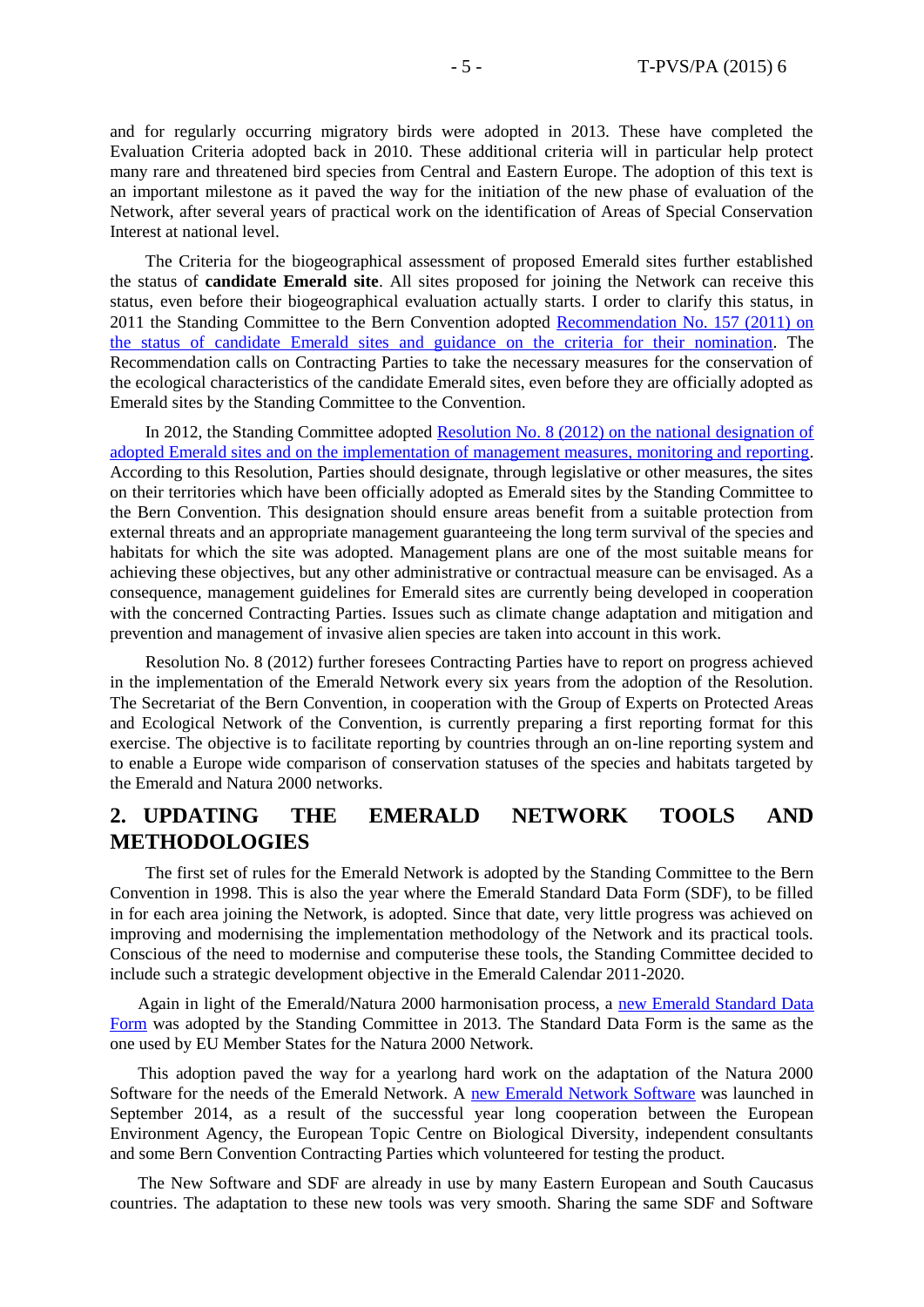$\overline{a}$ 

for the Natura 2000 and the Emerald Networks would strongly facilitate future work of some Contracting Parties which are currently candidate countries for EU accession. If and when these Contracting Parties become EU member states, the transition between both Networks will be simplified. This is particularly valid for countries from South East Europe and the Balkans.

#### <span id="page-5-0"></span>**3. GEOGRAPHICAL COVERAGE OF THE CURRENT EMERALD NETWORK**

The Emerald Network is to be set up in all Contracting Parties to the Bern Convention. Its voluntary implementation is equally open to and encouraged for Observer States and any other State interested to join the initiative. However, the Emerald Calendar 2011-2020 targets only part of the Contracting Parties and Observer States to the Bern Convention, expluding those who have already implemented the EU Natura 2000 Network.

Since the late '90, a vast programme of pilot projects initiated the practical implementation of the Emerald Network and benefitted nearly all Contracting Parties to the Convention. This includes Parties which, after their accession to the European Union, have set-up the EU Natura 2000 Network under EU Birds and Habitats Directives on their territories. These countries<sup>4</sup> have benefited from the experience and the knowledge acquired through the Emerald Network constitution phase, as well as could use the data collected under the Emerald projects for their work under Natura 2000. This was notably facilitated thanks to the full harmonisation of the two networks in the past years (see Chapters 1 and 2 above).

In the mid '90, an agreement was reached at the level of the Standing Committee recognising the Natura 2000 sites in EU member States as covering the requirements of the Emerald Network. In 2015, the EU Natura 2000 Network for terrestrial land is considered as almost complete and currently efforts are deployed for its implementation in the marine environment.

When it comes to the Emerald Network practical setting-up, since the years 2010, it is actively implemented by fifteen Contracting Parties to the Bern Convention. The countries concerned are Albania, Armenia, Azerbaijan, Belarus, Bosnia and Herzegovina, "the former Yugoslav Republic of Macedonia", Georgia, Iceland, Morocco, Montenegro, Norway, Republic of Moldova, Serbia, Switzerland, and Ukraine.

The Russian Federation is the only Observer state currently working on the Emerald Network implementation. For the moment, the Network is put in place only in the European part of the Russian Federation. Recently, the implementation of the Emerald Network on a voluntary basis even acted as a trigger for attracting a previous Observer State to join the Convention as a full Party in 2013.

These sixteen European countries are the main current implementers of the Emerald Network, although other Contracting Parties are also mentioned in the Emerald Calendar 2011-2020 and will be analysed in the following parts of the report below.

## <span id="page-5-1"></span>**4. PROGRESS IN THE IMPLEMENTATION OF THE EMERALD NETWORK IN SOUTH-EAST EUROPE**

Five EU candidate and potential candidate countries, **Albania, Bosnia and Herzegovina, Montenegro, Serbia and "the former Yugoslav Republic of Macedonia"** are equally Contracting Parties to the Bern Convention. According to the Emerald Calendar 2011-2020, the five countries were required to submit their final lists of Emerald candidate sites to the Standing Committee for possible adoption by 2014-2015.

In the period 2005-2010, the five West Balkan countries finalised Phase I of the Emerald Network constitution process. This consisted in the assessment of the country's natural resources, the identification of the species and habitats to be protected, and the delivery of a complete database

<sup>4</sup> Croatia, the youngest EU Member State, benefitted from its work on the Emerald Network before submitting almost the same areas for joining the EU Natura 2000 Network.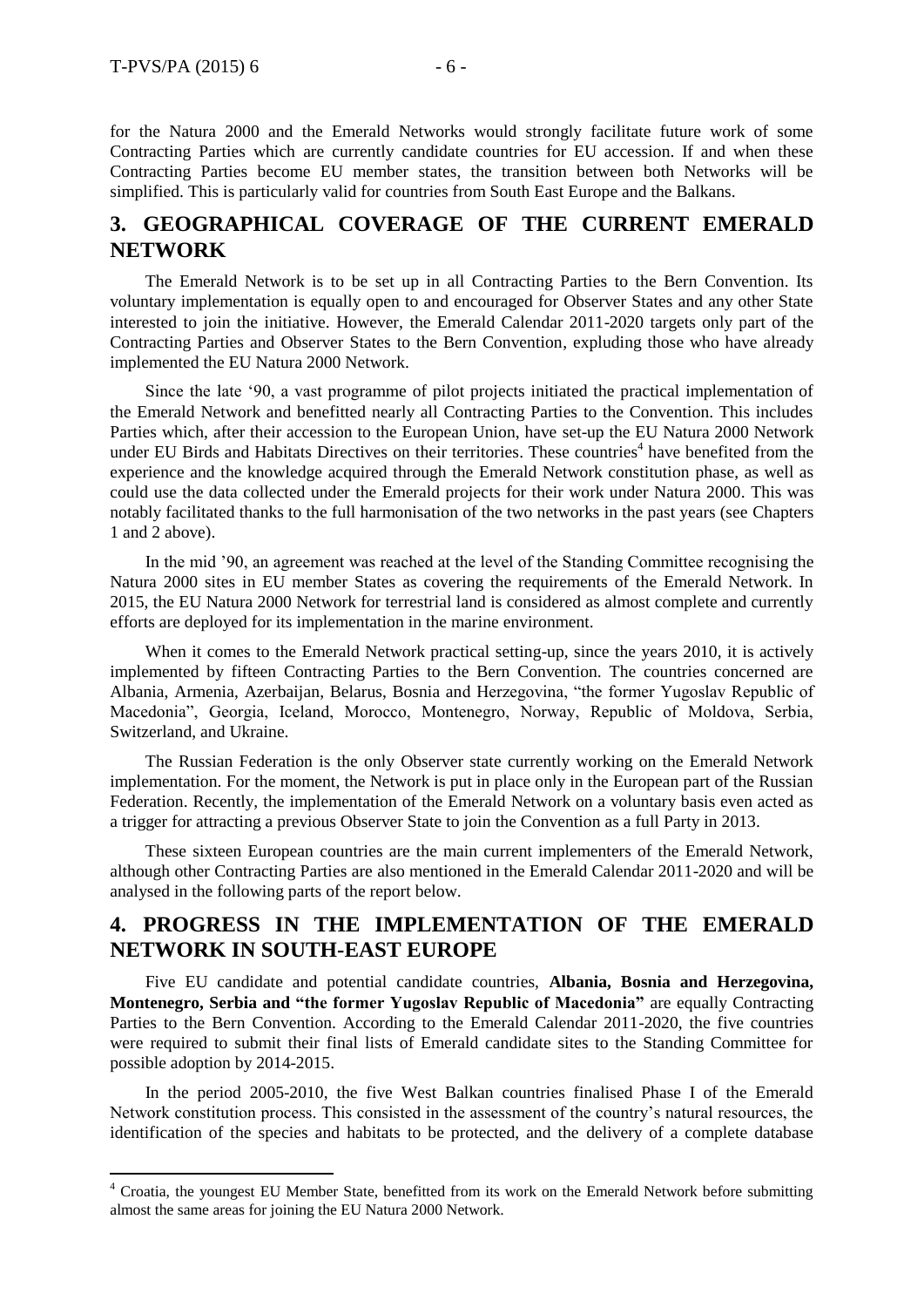containing scientific data on the potential Emerald sites on their territory. This work was achieved with the financial support and coordination of the Council of Europe and the European Union.

In 2011, Phase II of the Emerald Network constitution process was launched by the Council of Europe, in cooperation with the European Environment Agency and the European Topic Centre on Biological Diversity. Through a scientific evaluation Seminar, countries received feedback on the work carried out up to 2011, and valuable guidance on areas on which they should focus their future action, so to ensure the sufficiency of their respective national ASCI proposals. Kosovo\* nature conservation specialists also joined as observers. All proposed Emerald sites on the territories of these five countries received the status of candidate Emerald sites in 2012 (see Table 1 below) and the provisions of Recommendation No. 157 (2011) apply to them.

Since this first Emerald evaluation round organised for these five countries, only scarce information was received by the Secretariat of the Bern Convention on further steps undertaken by the national authorities for completing the Emerald Network on their territories. Developments can thus be assessed as unsufficient to comply with the Emerald Calendar 2011-2020 objectives. The main reason for the slow progress since 2011 appears to be the unsufficient financial and human resources these countries hold for activities in the nature conservation field.

| <b>COUNTRY</b>                   | <b>NUMBER OF</b><br><b>CANDIDATE</b><br><b>EMERALD SITES</b> | <b>TOTAL COVERAGE</b><br>(KM <sup>2</sup> ) |
|----------------------------------|--------------------------------------------------------------|---------------------------------------------|
| <b>ALBANIA</b>                   | 25                                                           | 5224,30                                     |
| <b>BOSNIA AND HERZEGOVINA</b>    | 29                                                           | 2504,55                                     |
| "THE FORMER YUGOSLAV REPUBLIC OF | 35                                                           | 7543,83                                     |
| MACEDONIA"                       |                                                              |                                             |
| <b>MONTENEGRO</b>                | 32                                                           | 2400,77                                     |
| <b>SERBIA</b>                    | 61                                                           | 10210,78                                    |

Table 1: Candidate Emerald sites in the West Balkan region

 $\overline{a}$ 

Regarding **Turkey**, the country benefited from the implementation of a pilot Emerald project on its territory in the early 2000, financed by the Council of Europe. Since the implementation of this project, contacts with the responsible person in the competent Ministry in the country were lost. No further information was received by the Secretariat on work achieved at national level on the Emerald Network implementation.

The most recent informal information received suggests that Turkey, as an EU candidate country, has initiated the implementation of a project on the setting-up of the Natura 2000 Network on its territory. The result of the Natura 2000 project could be used by the country for submitting a complete Emerald database to the Secretariat of the Convention and thus comply with the milestones set for Turkey in the Emerald Calendar 2011-20220.

### <span id="page-6-0"></span>**5. PROGRESS IN THE IMPLEMENTATION OF THE EMERALD NETWORK IN EASTERN EUROPE AND THE SOUTH CAUCASUS**

Since 2009 and with the financial support of the European Union and the Council of Europe, the Secretariat of the Bern Convention implements a long-term project aimed at the setting-up of the Emerald Network in Eastern and Central Europe and the South Caucasus. Seven countries, **Armenia, Azerbaijan, Belarus, Georgia, the Republic of Moldova, the Russian Federation and Ukraine** are targeted.

The objectives set for these seven countries in the frame of the joint European Union/Council of Europe project follow closely the milestones from the Emerald Calendar 2011-2020. Thus these

<sup>\*</sup> All references to Kosovo, whether to the territory, institutions or population, in this text, shall be understood in full compliance with United Nations Security Council Resolution 1244 and without prejudice to the status of Kosovo.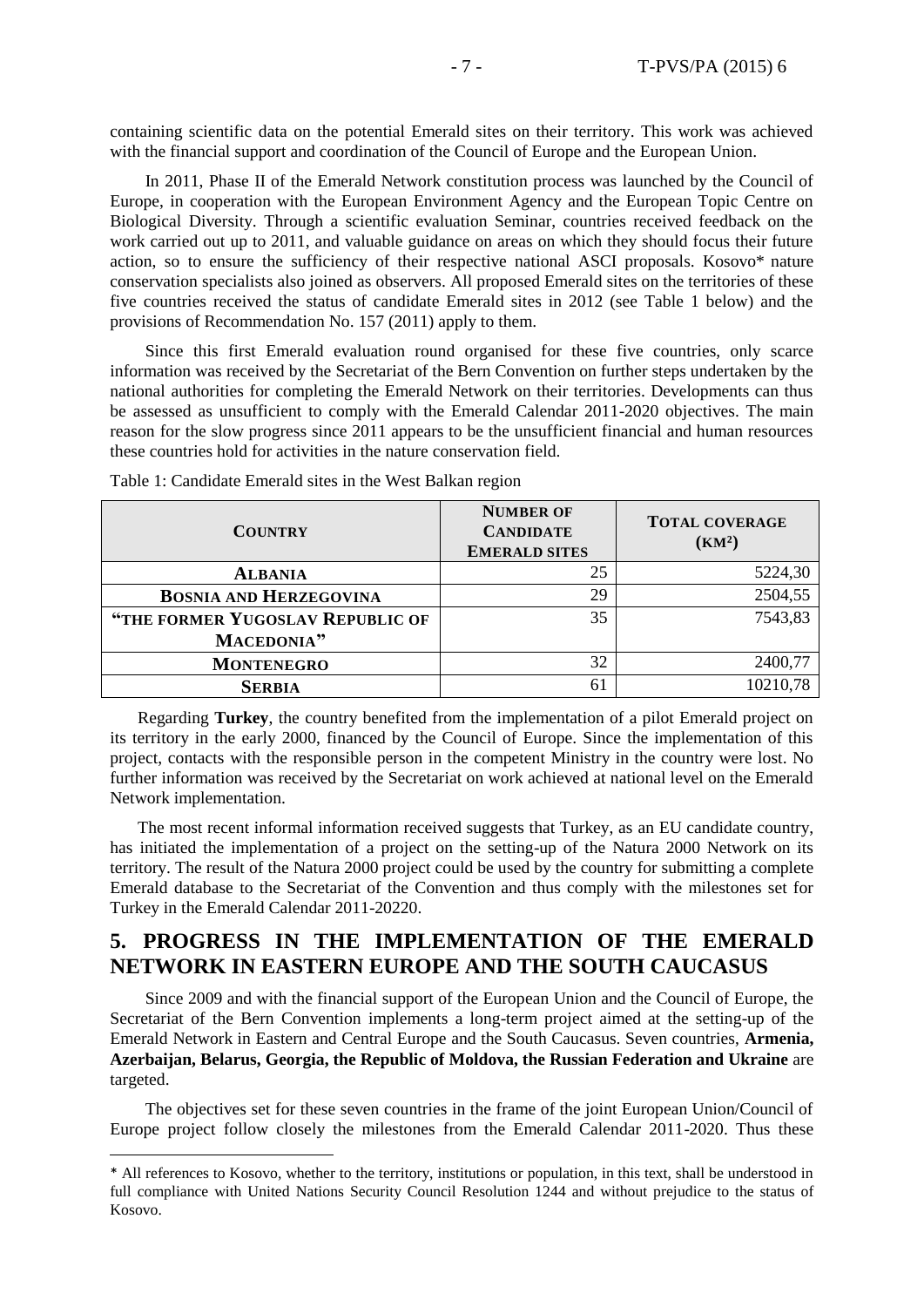countries are equally the best advanced in the implementation of the Network on their territories. The financial support and coordination and guidance they receive from the Secretariat of the Convention strongly supports progress in the achievement of their objectives.

Every year since the adoption of the Emerald Calendar 2011-2020, the seven countries submitted new databases with additional Emerald site proposals. From a quantitative point of view, clear progress was achieved in the last 5 years, with a significant numerical increase in the number of sites between 2012 and 2015. Table 2 below illustrates this quantitative progress.

Most importantly, this numerical rise in the number of sites further indicates that the six Contracting Parties and one Observer state and their competent authorities have understood the Emerald Network mechanisms and criteria. They have understood in particular the need to further identify smaller additional sites at national level and go beyond the nationally protected areas systems. This is very important for ensuring a good geographical coverage of the national territories, which is at the basis of the completeness and coherence criteria of the Emerald network.

| <b>COUNTRY</b>     |              | <b>END 2012</b> |              | <b>JANUARY 2014</b> |              | <b>JANUARY 2015</b> |                 |
|--------------------|--------------|-----------------|--------------|---------------------|--------------|---------------------|-----------------|
|                    | <b>SITES</b> | $\frac{0}{0}$   | <b>SITES</b> | $\frac{0}{0}$       | <b>SITES</b> | <b>AREA</b>         | $\frac{0}{0}$   |
|                    |              | <b>COUNTRY</b>  |              | <b>COUNTRY</b>      |              | <b>COVERED</b>      | <b>COUNTRY</b>  |
|                    |              | <b>COVERAGE</b> |              | <b>COVERAGE</b>     |              | (KM <sup>2</sup> )  | <b>COVERAGE</b> |
| <b>ARMENIA</b>     | 9            | 7,68            | 13           | 9,88                | 14           | 3469,50             | 11,56           |
| <b>AZERBALJAN</b>  | 10           | 11,46           | 12           | 9,72                | 14           | 8527,38             | 9,80            |
| <b>BELARUS</b>     | 12           | 4,39            | 16           | 4,71                | 64           | 18971,23            | 9,12            |
| <b>GEORGIA</b>     | 20           | 8,42            | 21           | 13,20               | 34           | 14219,82            | 20,40           |
| <b>REPUBLIC OF</b> | 17           | 12,24           | 18           | 11,53               | 26           | 3955,14             | 11,74           |
| <b>MOLDOVA</b>     |              |                 |              |                     |              |                     |                 |
| <b>RUSSIAN</b>     | 740          | 7,13            | 923          | 8,0                 | 1267         | 479199,86           | $+/-12,30$      |
| <b>FEDERATION</b>  |              |                 |              |                     |              |                     |                 |
| <b>UKRAINE</b>     | 151          | 7.20            | 159          | 7.4                 | 169          | 46494,66            | 7.70            |
|                    | 959          | <b>AVERAGE:</b> | 1162         | <b>AVERAGE:</b>     | 1588         | 574837,59           | <b>AVERAGE:</b> |
|                    |              | 7,15%           |              | $9.2\%$             |              |                     | 11.8%           |

Table 2: Number of proposed Emerald sites and total area covered by January 2015

As foreseen in the Emerald Calendar 2011-2020, after a first phase dedicated to the identification of areas suitable to join the network on their territories, the seven countries are currently subject of an evaluation of their site proposals. The period 2015-2016 will be dedicated to this evaluation exercise, through a series of evaluation Seminars, following the milestones of the Calendar.

A first evaluation Seminar was organised for three countries (Armenia, Azerbaijan and Georgia) from the South Caucasus out of the seven discussed here. The event took place in May 2015 and the final results indicate that all three countries have effectively progressed in ensuring the completeness of the Emerald Network on their territories. The first analysis of the sufficiency evaluation indicates that their current Emerald Network sites are sufficient for ensuring the long-term survival of 35.5 % of protected animal species in Armenia, 58% in Azerbaijan and 46.7% in Georgia. Armenia is best performing with its Emerald Network sites being sufficient for 57.1% of the protected plants species, while this percentage reaches 45.8% in Azerbaijan and 39.3% in Georgia. For habitats, all countries have similar performances. Countries have received an important homework after this first Evaluation Seminar, indicating the animal and plant species and habitats to which they should pay a particular attention in the coming 2 years and select additional sites for their full protection.

## <span id="page-7-0"></span>**6. PROGRESS IN THE IMPLEMENTATION OF THE EMERALD NETWORK IN ICELAND, NORWAY AND SWITZERLAND**

These three countries do not form a coherent geographical region. Nevertheless, all three countries are Contracting Parties to the Bern Convention and objectives for the implementation of the Emerald Network on their territories are included in the Emerald Calendar 2011-2020. In addition,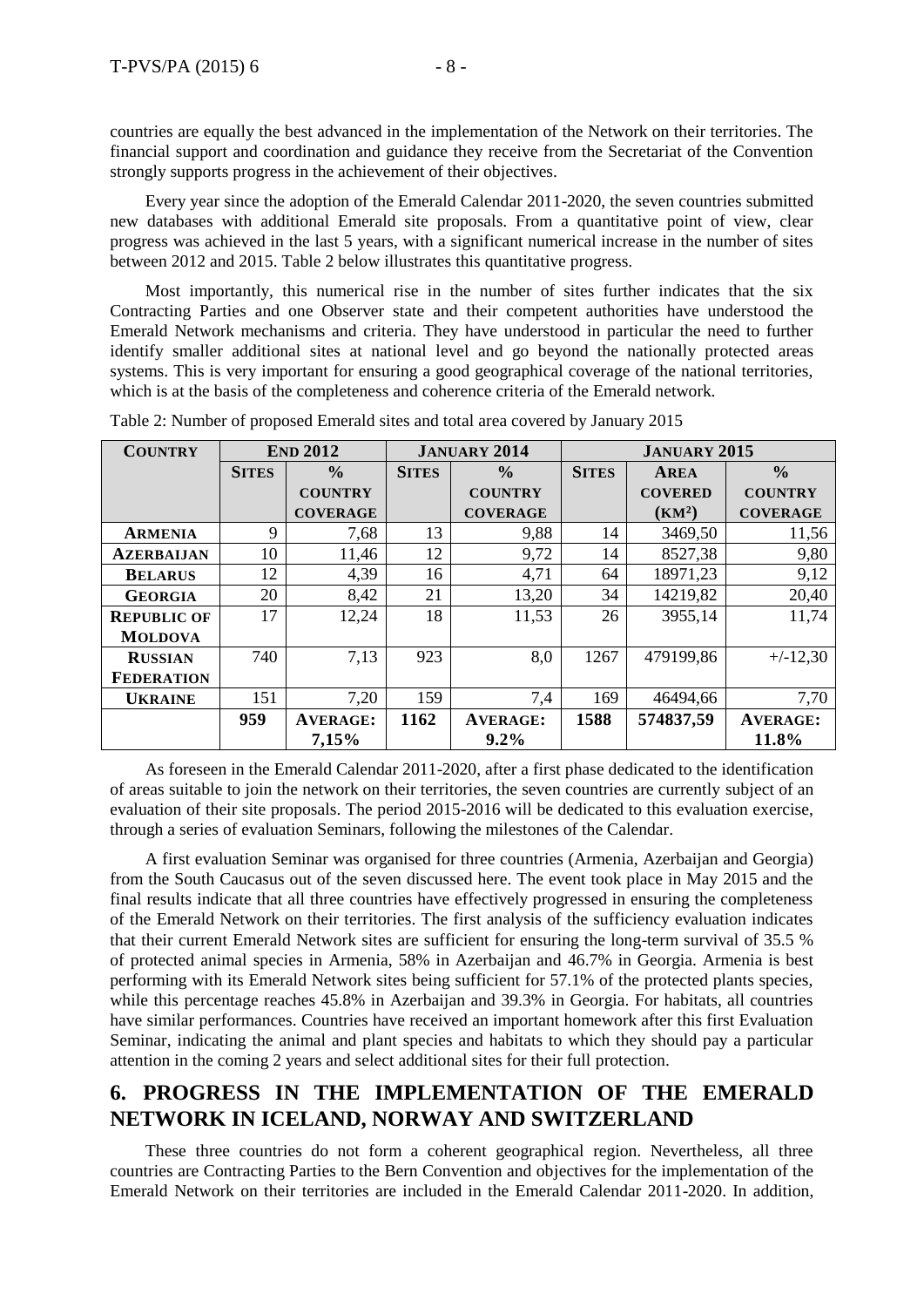they are considered together here are not concerned by EU Natural 2000 Network and represent what we could call a "white spot" within Western Europe, where this Network is implemented.

In 2011 **Iceland** initiated the implementation of a large scale project, financed by EU preaccession funds and supporting the implementation of the Natura 2000 Network on its territory. However, the prospects of an EU accession for the country have changed in the past year and the country is now considering submitting to the Bern Convention the list of potential sites it has identified for the Natura 2000 network. According to their national internal calendar, their first list of potential Emerald sites could be submitted in 2016. Such a delivery would come with a slight delay according to the initial milestones set for Iceland in the Emerald Calendar 2011-2020. It will however allow for the organisation of a first Emerald biogeographical evaluation Seminar for Iceland in 2016- 2017, as foreseen in the Calendar.

In 2011, a first Emerald biogeographical evaluation Seminar was organised for **Switzerland** as planned for in the Emerald Calendar 2011-2020. As a follow-up to this evaluation, in December 2012, for the first time since the activities towards the setting up of the Network started, the Standing Committee to the Convention officially adopted 37 areas in Switzerland as the first real Emerald sites. According to the recent information received by the Secretariat, since the first evaluation of their Network, the national authorities in Switzerland proceeded to an additional self-evaluation of their national resources and have considered some possible additional areas suitable for the Network. Switzerland is now working on the description of these additional areas using the Emerald tools, a necessary step for the completion and ecological connectivity and coherence of the Network.

**Norway** is one of the countries closely following its objectives and milestones for the implementation of the Emerald Network from the Emerald Calendar 2011-2020. Successful initial work on the identification of areas on its territory suitable for joining the network took place in the period 2011-2013. A first Emerald biogeographical evaluation Seminar was organised for Norway as planned in the Emerald Calendar. This evaluation Seminar facilitated the nomination of the 633 sites first proposed by the country as candidate Emerald sites (see table 3 below). As indicated for the countries from the West Balkans region, these sites are now subject to the provisions of Recommendation No. 157 (2011) of the Standing Committee.

According to the national authorities in Norway, the results of this evaluation are currently studied by the national authorities and additional areas are identified for completing the Network sufficiency. The country is planning to submit a new set of Emerald database by the end of 2015, containing the ecological data of newly identified Emerald sites in Norway. Following the Calendar, a new Emerald evaluation round will take place for Norway in the period 2016-2017.

Table 3: Number of proposed and officially nominated candidate Emerald sites in Norway

| <b>COUNTRY</b> | <b>NUMBER OF PROPOSED AND</b><br><b>CANDIDATE EMERALD SITES</b> | <b>TOTAL COVERAGE</b><br>(KM <sup>2</sup> ) |
|----------------|-----------------------------------------------------------------|---------------------------------------------|
| <b>NORWAY</b>  | 711                                                             | 52418,11                                    |

## <span id="page-8-0"></span>**7. PROGRESS IN THE IMPLEMENTATION OF THE EMERALD NETWORK IN NORTH AFRICA**

**Morocco** is the first African state and Contracting Party to the Bern Convention to benefit from the implementation of a dedicated Emerald Network pilot project on its territory. This successful project was finalised in 2010 and resulted in the identification of what is considered to represent around 10% of all potential Emerald sites on the territory of that country (see Table 4 below).

Table 4: Number of candidate Emerald sites in Morocco

| COUNTRY        | <b>NUMBER OF CANDIDATE</b> | <b>TOTAL COVERAGE</b> |  |
|----------------|----------------------------|-----------------------|--|
|                | <b>EMERALD SITES</b>       | $\rm (KM^2)$          |  |
| <b>MOROCCO</b> |                            | 5728,20               |  |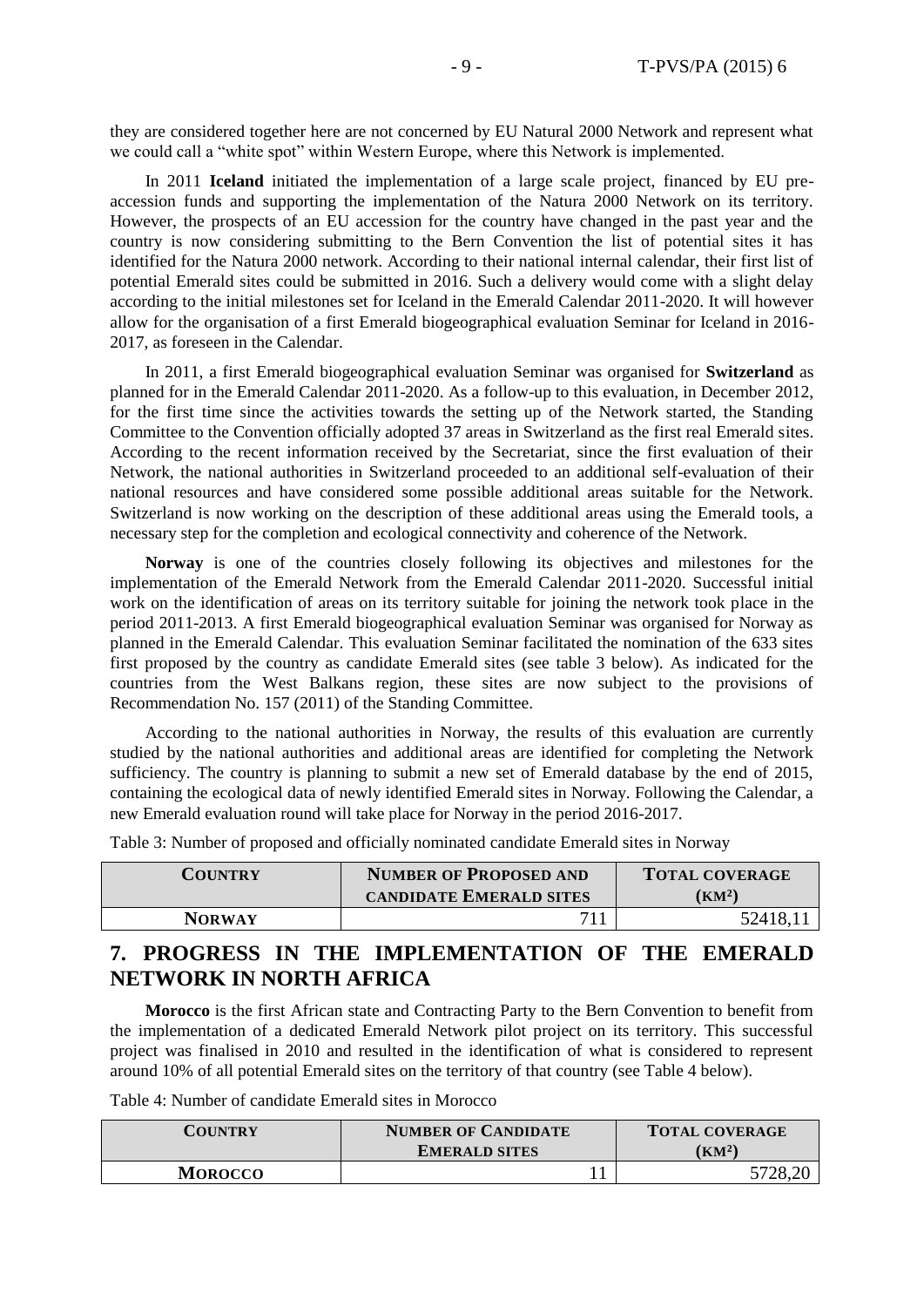After a period of three years, Morocco is expected to start working on transferring the existing Emerald database to the new Emerald Standard Data Form and Software in 2015, but also on identifying new potential Emerald sites on the national territory. The initiation of this work comes with delay regarding the milestone set for Morocco in the Emerald Calendar, but progress will hopefully be significant enough for allowing the initialisation of the Emerald evaluation process for this country by 2016, as foreseen in the Calendar.

**Burkina Faso** and **Tunisia** are both Contracting Parties to the Bern Convention and the Emerald Calendar 2011-2020 includes objectives regarding the setting-up of the Network on their territories. Burkina Faso benefited from an initial pilot Emerald project in the early 2000, but since then did not indicate any willingness to continue working on the Network setting-up nor provided any information on activities set up at national level in this direction. Tunisia, on the contrary, expressed its readiness to start implementing the Network but requested the financial assistance of the Convention. Such a financial opportunity hasn't been found yet and the national authorities of the country have note reported on any nationally initiated progress in the field.

## <span id="page-9-0"></span>**8. OVERALL PROGRESS IN THE IMPLEMENTATION OF THE EMERALD CALENDAR 2011-2020**

The aggregated figures presented in this report clearly show important progress achieved in the past 5 years. Officially **13 Contracting Parties and 1 Observer State to the Bern Convention have seen their proposed Emerald sites nominated as candidate sites**. **One Contracting Party was the first one to see sites on its territory adopted as full Emerald sites.**

**Overall, by June 2015, the Emerald Network (newly proposed Emerald sites, candidate Emerald sites and adopted Emerald sites) represents nearly 600 000 km² and 3000 sites**. To illustrate these figures, one could stress that the current Emerald Network already covers half of the territory covered by the EU Natura 2000 Network.

These figures should however be used with caution, taking into account that they are only preliminary. The Emerald Network is still in its establishment phase and no real management measures are yet implemented in the Emerald Network sites, unless these already benefit from some protection at national level. In addition, the number of newly nominated candidate Emerald sites raises each year. New proposals are presented for nomination annually at the meeting of the Standing Committee to the Bern Convention, taking place at the end of each year. Unfortunately, no further sites have been proposed for official nomination as Emerald sites yet, but countries like Norway, Armenia, Azerbaijan or Georgia might be the next ones to agree to this next step, already at the end of 2015.

On a more negative note, one should stress that progress revealed to be slow in many of the countries. Very few countries have dedicated sufficient human and financial resources to the Emerald Network implementation. This is the case for Switzerland and Norway which have been progressing well in their work for the past few years. When financial support is provided by the Bern Convention or its partners, progress reveals steady and timely, closely following the milestones set on the Emerald Calendar. Countries from Eastern and Central Europe have this privilege, while Morocco will be the first African state to benefit from financial and capacity building assistance for the setting-up of the network since the adoption of the Emerald Calendar.

Geographically, the implementation of the Emerald Network is essentially taking place in Contracting Parties to the Convention and only one Observer state implements it on a voluntary basis. All other countries from Central Asia, included in the Calendar because of their political involvement in the "Environment for Europe" process and the establishment of the Pan-European Ecological network, have not expressed an interest in the Emerald process.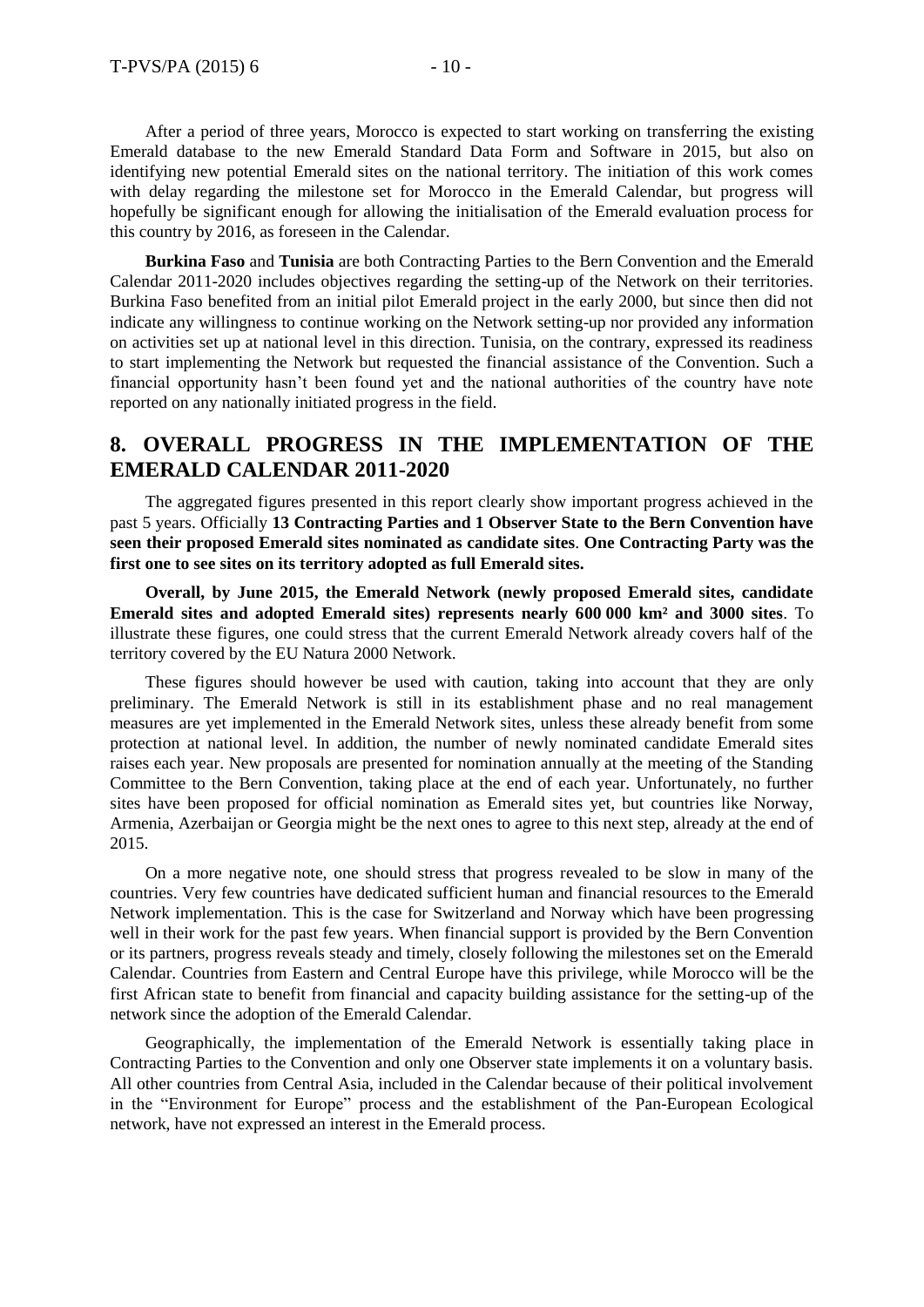#### <span id="page-10-0"></span>**9. EXECUTIVE SUMMARY AND RECOMMENDATIONS**

The adoption of the Emerald Network Calendar 2011-2020 acted as a catalyst for strengthened commitment and reinforced action by national authorities in the Contracting Parties to the Bern Convention, but also its Observer States. Adopting the Emerald Calendar in the aftermath of the agreement on the world Aichi biodiversity Targets 2020 in the frame of the UN CBD triggered sustained commitment from national authorities in the countries concerned. For Contracting Parties to the Bern Convention, the Emerald Network is a practical tool for implementing the UN Aichi Targets on protected areas on their territories.

The Emerald Calendar 2011-2020 has set many ambitious objectives and milestones for the 10 year period, ultimately aiming at an operational launch of the Emerald Network by 2020. Mid-term through its implementation overall progress is positive, with **3000 Emerald sites<sup>6</sup> covering nearly 600 000 km².** However, a thorough analysis of progress achieved by individual countries in the implementation of the Emerald Network Calendar 2011-2020 shows a clearly contrasted picture between different countries.

Progress varies greatly between different Contracting Parties and Observer States active in the Network setting-up. Some countries have firmly paved the way for the achievement of their own milestones from the Calendar, with continuous efforts in the past five years which already give results. Their work helped increase both the overall level of achievements of the Emerald Calendar implementation and the aggregated figures of the Emerald Network.

On the contrary, there are still other Parties to the Convention which have not yet proposed any Emerald site on their territory. In addition, many countries from Central Asia invited to work on the Emerald Network setting-up and included in the Emerald Network Calendar 2011-2020 have not shown any interest in contributing to this endeavour.

Taking into account the mid-term review of implementation of the Emerald Network Calendar 2011-2020, the following recommendations are addressed to the competent national authorities of all Contracting Parties, Observer States and other interested countries:

- Mobilise financial resources at national level, both internal or external, for supporting action on the implementation of the Emerald Calendar 2011-2020;
- Mobilise human resources at national level for supporting the work on the implementation of the Emerald Calendar 2011-2020;
- Seek advice from the Secretariat of the Bern Convention when needed, both on issues linked to the constitution process of the Network and the resource mobilisation process before external donors;
- Reinforce cooperation with civil society sector, in particular nature conservation NGOs and secotr in general which often have robust and updated ecological data available, with can be used for starting operations on the Emerald Network setting-up;
- Reinforce coherence between any action implemented at national level on the setting-up of the Natura 2000 Network and work on the establishment of the Emerald Network;
- Act towards increasing the visibility of the Emerald network, its objectives and longterm benefits at national level, both to the general public and political decision-makers.

The following recommendations are addressed to the Secretariat of the Bern Convention:

 Continue supporting the efforts and work by Contracting Parties and Observer States, currently active on the Network setting-up;

 $\overline{a}$ 

<sup>&</sup>lt;sup>6</sup> Newly proposed Emerald sites, already nominated candidate Emerald sites and adopted Emerald sites; figures by June 2015.